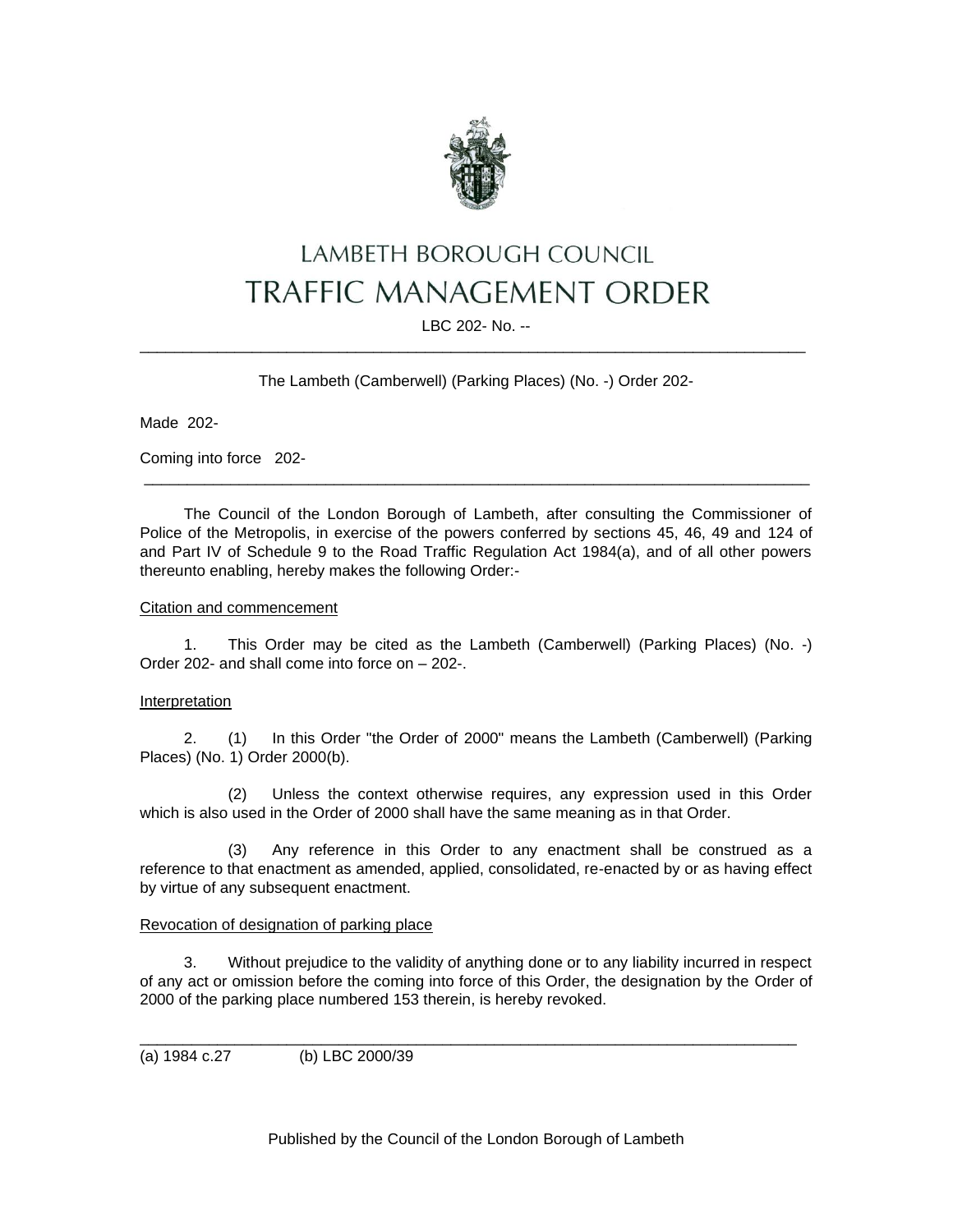### Designation of parking place and application of the Order of 2000 thereto

4. (1) The area on a highway comprising the length of carriageway of a street specified in column 2 of the Schedule to this Order and bounded on one side of that length by the edge of the carriageway and on the other sides by a white line marking is designated as a parking place.

(2) The reference in this Article to a white line marking shall be construed as a reference to the white line marking (either broken or continuous) provided for in Schedule 7 to the Traffic Signs Regulations and General Directions 2016(a) or, if applicable, authorised by the Secretary of State by virtue of section 64 of the Road Traffic Regulation Act 1984.

(3) The provisions of the Order of 2000 (other than Articles 3 and 16) shall apply to the area designated as a parking place by this Order as if in those provisions any reference to a parking place included a reference to the area designated as a parking place by this Order and as if any reference to Schedule 1 to the Order of 2000 included a reference to the Schedule to this Order.

Placing of traffic signs, etc.

- 5. The Council shall:-
	- (a) place and maintain traffic signs indicating the limits of the parking place referred to in the Schedule to this Order;
	- (b) place and maintain in or in the vicinity of the parking place referred to in the Schedule to this Order traffic signs indicating that such parking place may be used during the permitted hours for the leaving only of the vehicles specified in Article 4(2) of the Order of 2000;
	- (c) carry out such other works as is reasonably required for the purposes of the satisfactory operation of the parking place referred to in the Schedule to this Order.

Dated this -- day of -- 202-.

## Ben Stevens Highway Network Manager

\_\_\_\_\_\_\_\_\_\_\_\_\_\_\_\_\_\_\_\_\_\_\_\_\_\_\_\_\_\_\_\_\_\_\_\_\_\_\_\_\_\_\_\_\_\_\_\_\_\_\_\_\_\_\_\_\_\_\_\_\_\_\_\_\_\_\_\_\_\_\_\_\_\_\_\_\_